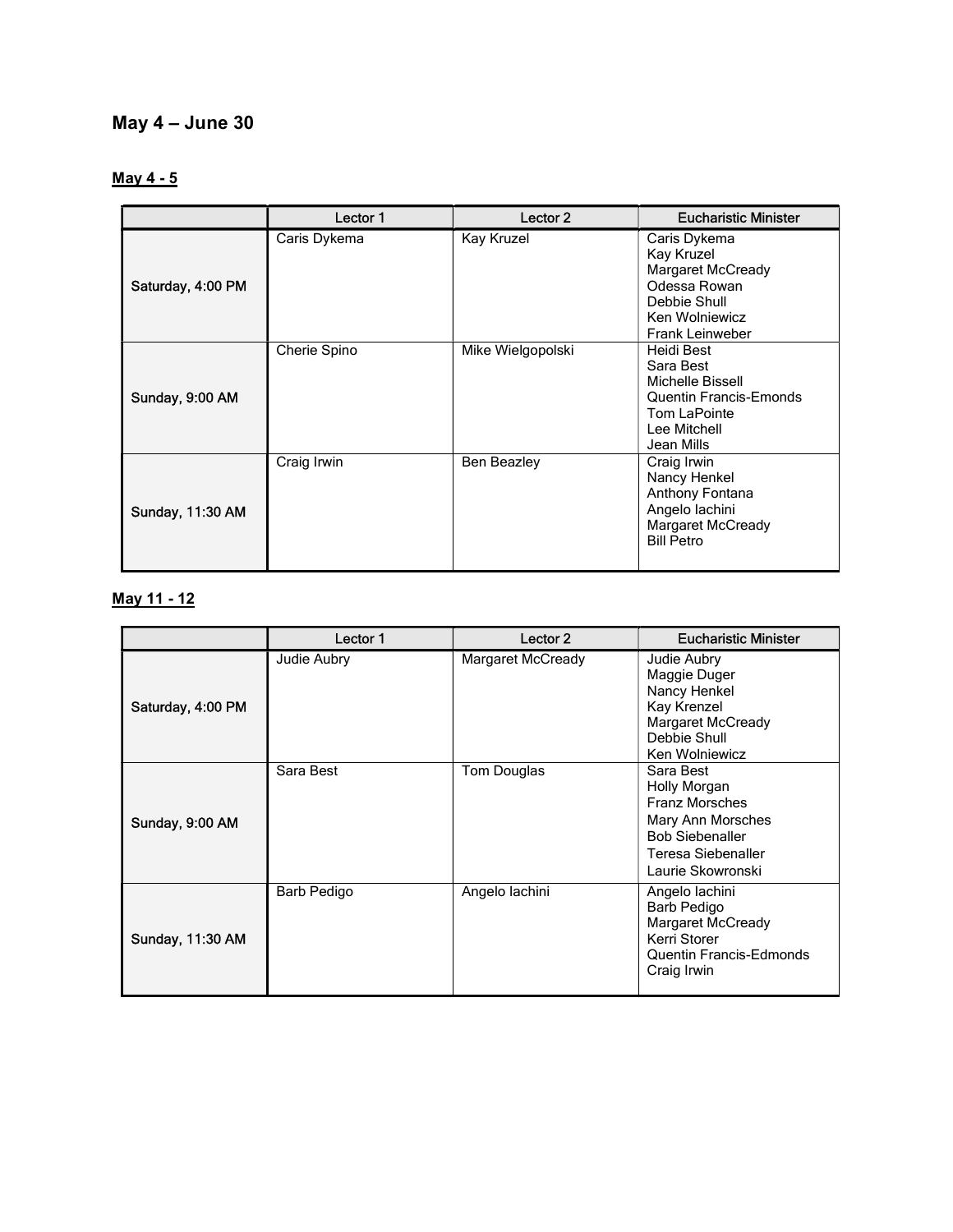#### May 18 - 19

|                   | Lector 1               | Lector 2          | <b>Eucharistic Minister</b>                                                                                                         |
|-------------------|------------------------|-------------------|-------------------------------------------------------------------------------------------------------------------------------------|
| Saturday, 4:00 PM | Ellie Mays             | Debbie Shull      | Debbie Shull<br>Caris Dykema<br>Edd Mays<br><b>Gwen Mays</b><br><b>Emily Mays</b><br>Holly Morgan<br>Margaret McCready              |
| Sunday, 9:00 AM   | <b>Frank Leinweber</b> | Jean Mills        | <b>Frank Leinweber</b><br>Jean Mills<br>Peggy Sturgeon<br>Jack Thourot<br><b>Teri Thourot</b><br>Mona Bahouth-Kennedy<br>Heidi Best |
| Sunday, 11:30 AM  | John Wetli             | Margaret McCready | Margaret McCready<br>Anthony Fontana<br>Angelo lachini<br>Craig Irwin<br>Margaret McCready<br><b>Bill Petro</b>                     |

#### May 25 - 26

|                   | Lector 1          | Lector 2        | <b>Eucharistic Minister</b>                                                                                                           |
|-------------------|-------------------|-----------------|---------------------------------------------------------------------------------------------------------------------------------------|
| Saturday, 4:00 PM | Caris Dykema      | Don Hengy       | Judie Aubry<br>Maggie Duger<br>Caris Dykema<br>Nancy Henkel<br>Kay Kruzel<br>Edd Mays<br>Gwen Mays                                    |
| Sunday, 9:00 AM   | Mike Wielgopolski | Teri Schoen     | Teri Schoen<br>Sara Best<br>Michelle Bissell<br><b>Quentin Francis-Emonds</b><br>Tom LaPointe<br><b>Frank Leinweber</b><br>Jean Mills |
| Sunday, 11:30 AM  | Craig Irwin       | Karen Billmaier | Debbie Shull<br>Margaret McCready<br><b>Bill Petro</b><br>Craig Irwin<br>Angelo lachini<br>Karen Billmaier                            |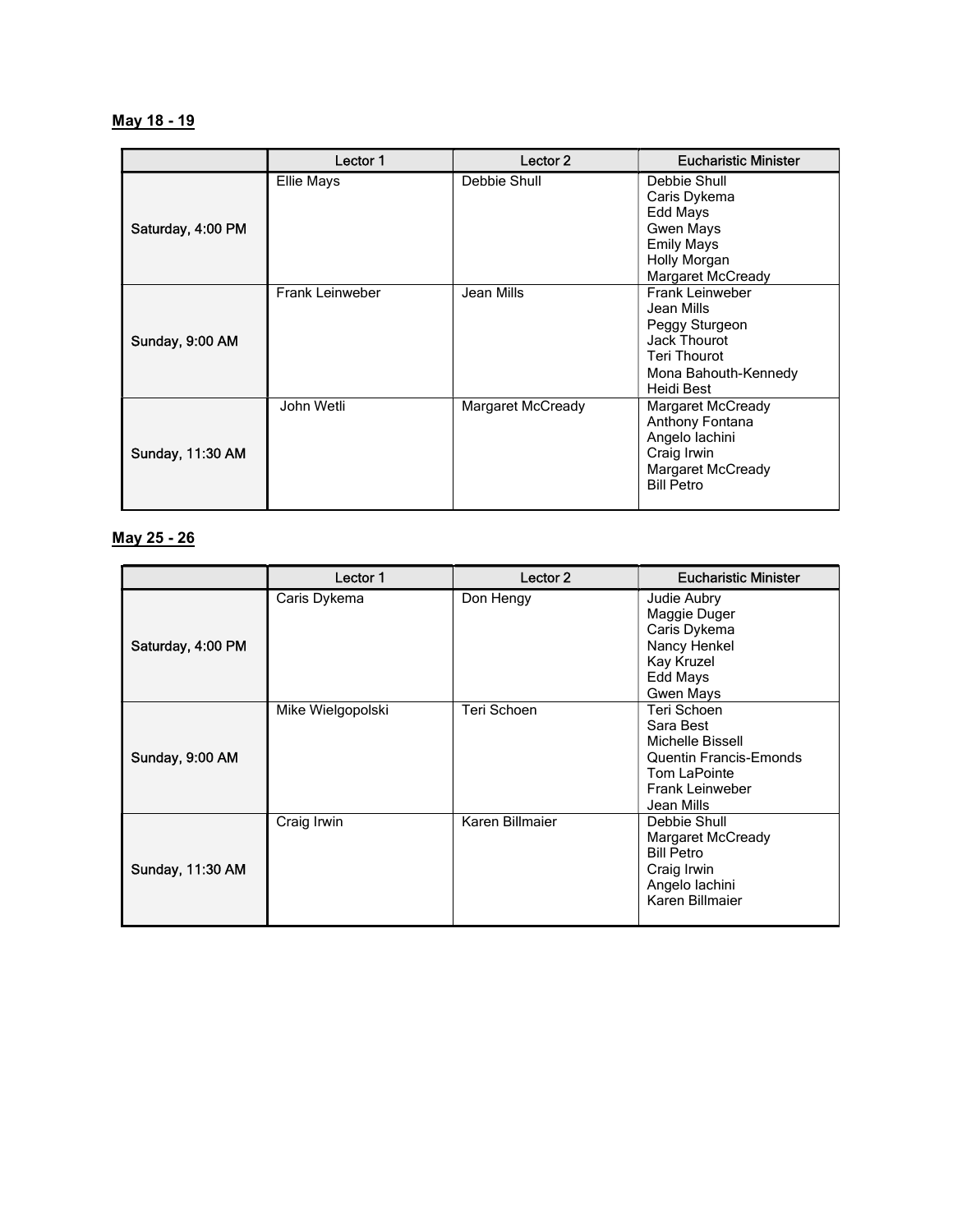### June 1 - 2

|                   | Lector 1           | Lector <sub>2</sub>    | <b>Eucharistic Minister</b>                                                                                                                     |
|-------------------|--------------------|------------------------|-------------------------------------------------------------------------------------------------------------------------------------------------|
| Saturday, 4:00 PM | Judie Aubry        | Nancy Henkel           | <b>Emily Mays</b><br>Debbie Shull<br>Ken Wolniewicz<br>Judie Aubry<br>Maggie Duger<br>Caris Dykema<br>Nancy Henkel                              |
| Sunday, 9:00 AM   | <b>Ben Beazley</b> | <b>Bob Siebenaller</b> | Lee Mitchell<br>Holly Morgan<br><b>Franz Morsches</b><br>Mary Ann Morsches<br><b>Bob Siebenaller</b><br>Teresa Siebenaller<br>Laurie Skowronski |
| Sunday, 11:30 AM  | Odessa Rowan       | Barb Pedigo            | Barb Pedigo<br>Odessa Rowan<br>Anthony Fontana<br>Angelo lachini<br>Margaret McCready<br><b>Bill Petro</b>                                      |

# June 8 - 9

|                   | Lector 1     | Lector 2          | <b>Eucharistic Minister</b>                                                                                                                      |
|-------------------|--------------|-------------------|--------------------------------------------------------------------------------------------------------------------------------------------------|
| Saturday, 4:00 PM | Kay Kruzel   | Margaret McCready | Kay Kruzel<br>Margaret McCready<br>Odessa Rowan<br>Debbie Shull<br>Ken Wolniewicz<br>Holly Morgan<br><b>Frank Leinweber</b>                      |
| Sunday, 9:00 AM   | Cherie Spino | Mike Wielgopolski | Peggy Sturgeon<br>Jack Thourot<br><b>Teri Thourot</b><br>Mona Bahouth-Kennedy<br>Heidi Best<br>Michelle Bissell<br><b>Quentin Francis-Emonds</b> |
| Sunday, 11:30 AM  | Teri Schoen  | Lee Mitchell      | Lee Mitchell<br>Teri Schoen<br>Kerri Storer<br>Anthony Fontana<br>Angelo lachini<br>Margaret McCready                                            |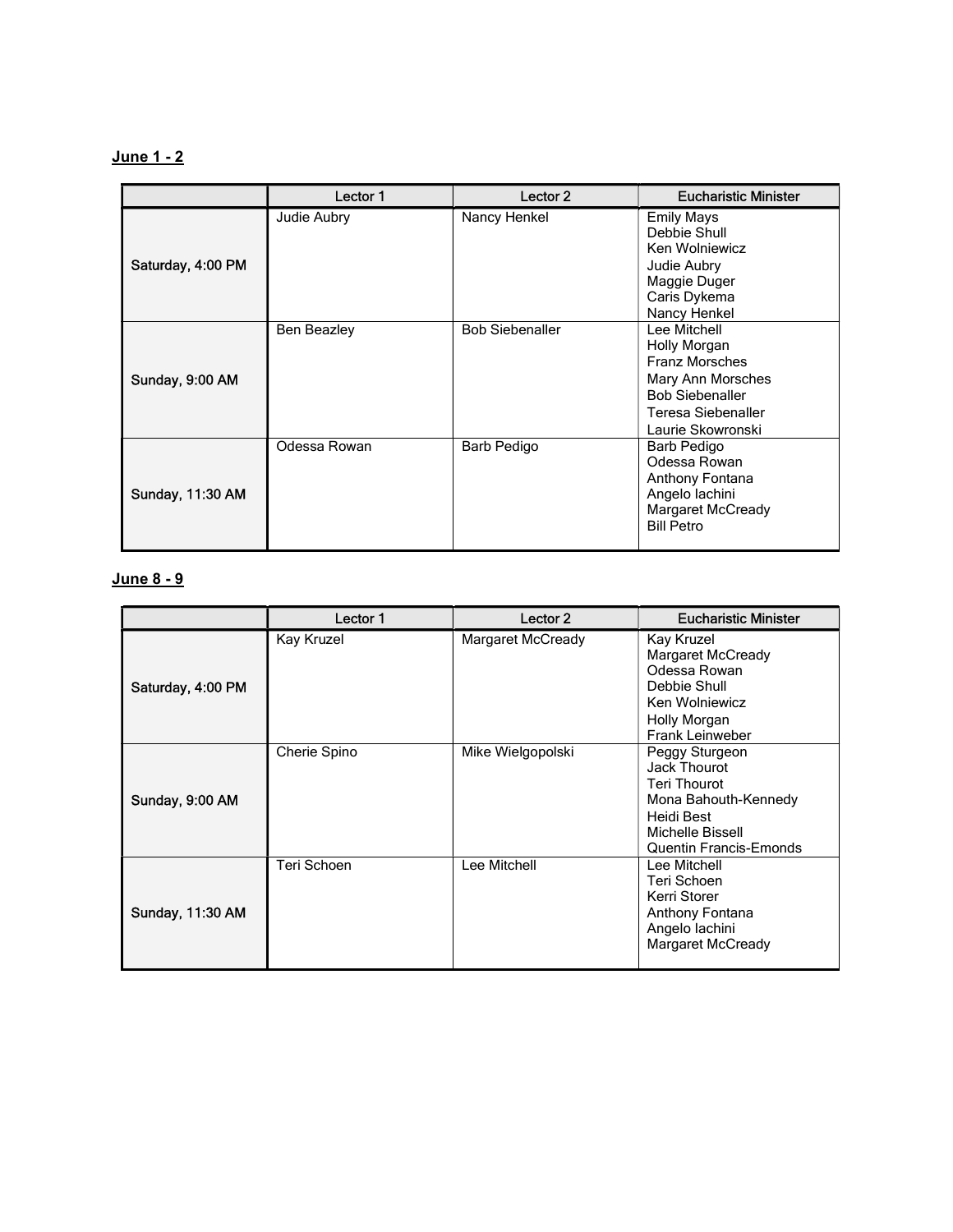### June 15 - 16

|                   | Lector 1           | Lector <sub>2</sub> | <b>Eucharistic Minister</b>                                                                                                     |
|-------------------|--------------------|---------------------|---------------------------------------------------------------------------------------------------------------------------------|
| Saturday, 4:00 PM | <b>Ellie Mays</b>  | Odessa Rowan        | Judie Aubry<br>Maggie Duger<br>Edd Mays<br><b>Gwen Mays</b><br><b>Emily Mays</b><br>Odessa Rowan<br>Ken Wolniewicz              |
| Sunday, 9:00 AM   | Sara Best          | Tom Douglas         | Sara Best<br>Tom LaPointe<br><b>Frank Leinweber</b><br>Jean Mills<br>Holly Morgan<br><b>Franz Morsches</b><br>Mary Ann Morsches |
| Sunday, 11:30 AM  | <b>Ben Beazley</b> | Karen Billmaier     | Karen Billmaier<br><b>Quentin Francis-Emonds</b><br>Debbie Shull<br><b>Bill Petro</b><br>Kerri Storer<br>Nancy Henkel           |

# June 22 - 23

|                   | Lector 1               | Lector <sub>2</sub>    | <b>Eucharistic Minister</b>                                                                                                                          |
|-------------------|------------------------|------------------------|------------------------------------------------------------------------------------------------------------------------------------------------------|
| Saturday, 4:00 PM | Debbie Shull           | Judie Aubry            | Judie Aubry<br>Maggie Duger<br>Caris Dykema<br>Edd Mays<br><b>Emily Mays</b><br><b>Gwen Mays</b><br>Debbie Shull                                     |
| Sunday, 9:00 AM   | <b>Bob Siebenaller</b> | <b>Frank Leinweber</b> | <b>Frank Leinweber</b><br><b>Bob Siebenaller</b><br>Teresa Siebenaller<br>Laurie Skowronski<br>Peggy Sturgeon<br>Jack Thourot<br><b>Teri Thourot</b> |
| Sunday, 11:30 AM  | Angelo lachini         | Margaret McCready      | Anthony Fontana<br>Angelo lachini<br>Margaret McCready<br><b>Bill Petro</b><br>Kerri Storer<br>Lee Mitchell                                          |